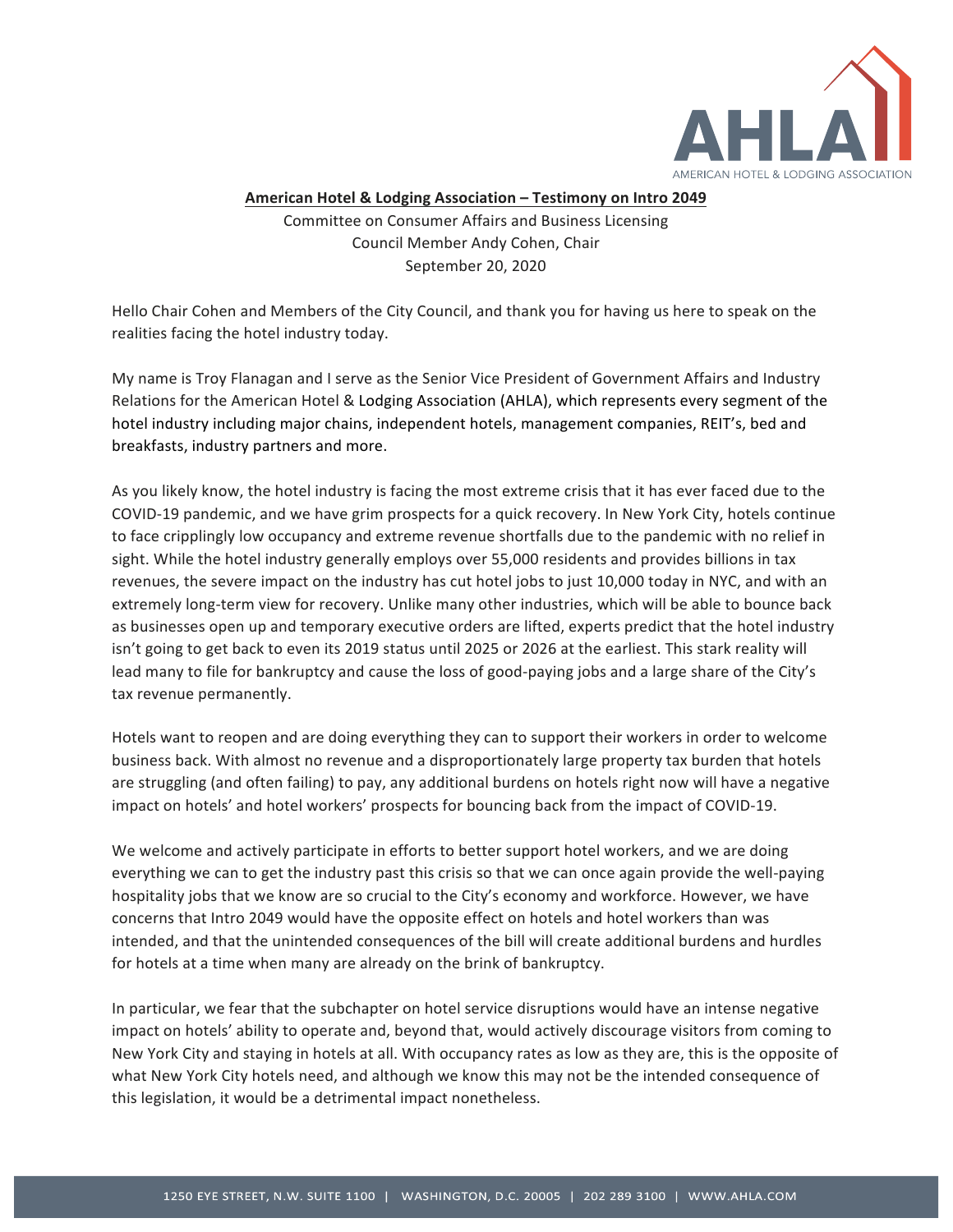

Specifically, we believe that the legislation's definition of a service disruption is overly broad, would place greater administrative burdens on a hotel's employees to continually notify prospective guests, and threaten to impose strict fines on a hotel at a time when many of New York City's hotels are not making enough revenue to sustainably pay for their operating expenses and property taxes. Many of the situations outlined in this subchapter are either out of the control of hotel operators, such as shortnotice executive orders affecting hotel operations or amenities, or can be common in urban settings, such as construction noise outside of hotels.

As leaders of the hotel industry in New York City and around the country, we are working hard to ensure that the hotel industry recovers from this crisis, as we know that hotels provide long-term careers and opportunities for upward mobility for communities in the City and across the United States. However, we want to be mindful that any actions taken at this time do not put undue burdens on hotel staff or further lessen a hotel's prospects for long-term recovery and job retention.

We hope that you consider the unintended impacts that this legislation would have on hotels and their ability to recover in the long term. Please do not hesitate to reach out if you have any further questions or would like to discuss in greater detail.

Thank you.

Troy Flanagan Senior Vice President of Government Affairs and Industry Relations American Hotel & Lodging Association (AHLA)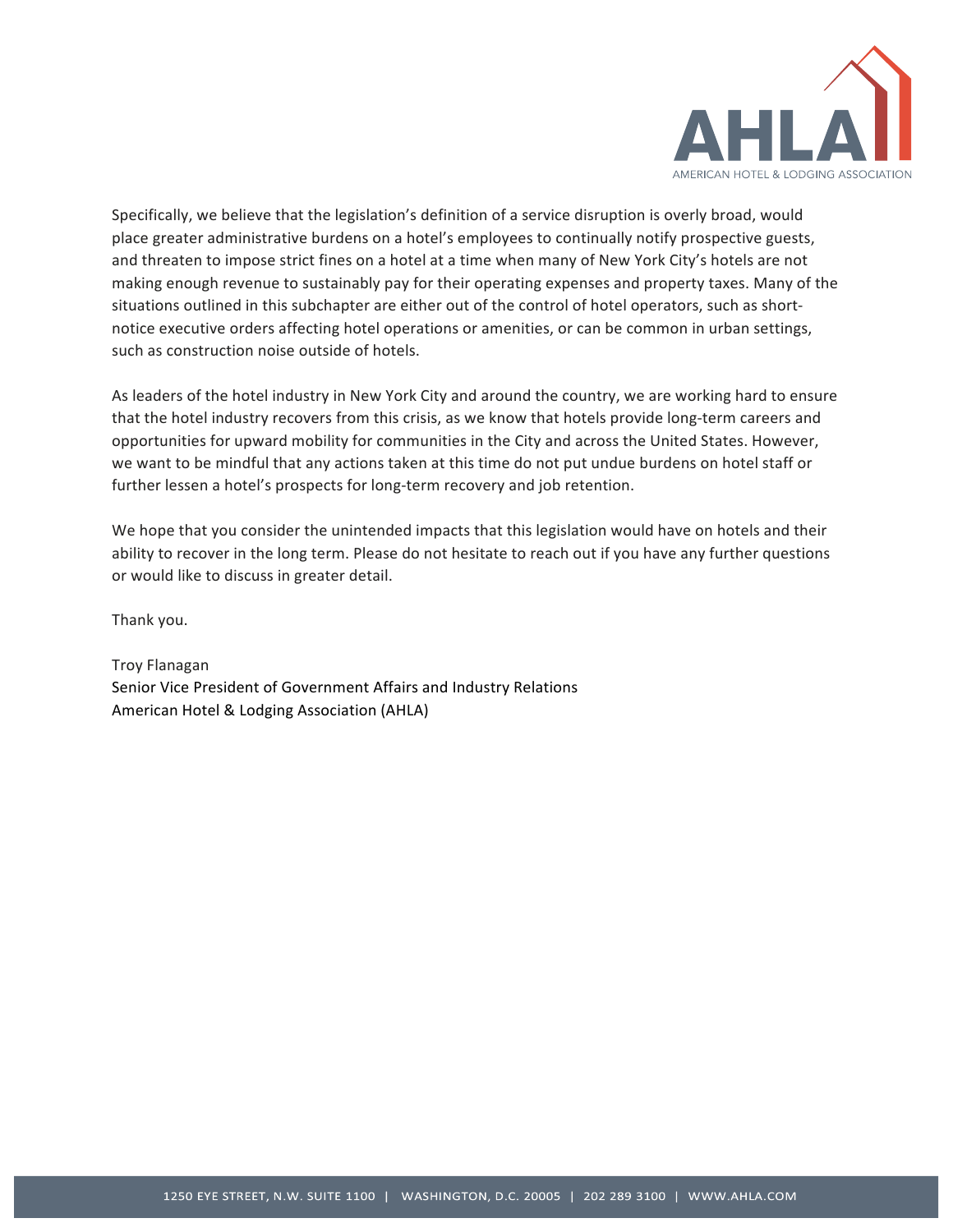

**To: Committee on Consumer Affairs and Business Licensing From: Hand in Hand: The Domestic Employers Network Testimony**

**Testimony in support of Int. 2032-2020 by Tatiana Bejar, NYC Lead Organizer Hand in Hand: The Domestic Employers Network**

**September 10th, 2020**

Thank you for the opportunity to testify today on behalf of our membership. Hand in Hand: The Domestic Employers Network is a national network of employers of nannies, house cleaners and home attendants, our families and allies. We support domestic employers to improve their employment practices through education, advocacy and organizing. We believe that dignified and respectful working conditions benefit both workers and employers alike.

Hand in Hand is an non-profit organization that organizes domestic employers to advocate for the rights and benefits of domestic workers. Since 2010, we have worked closely with the New York City government agencies and domestic worker-led organizations to fight for public policies and change the cultural norms in the care industry that perpetuate harmful and discriminatory practices against domestic workers.

In 2010 the Domestic Workers Bill of Rights passed in New York State. The law was the first of its kind in the country and provided a legal framework entitling domestic workers to receive minimum wages, paid sick leave, paid overtime, among other benefits. There are around 2.7 million people who hire a domestic worker in New York State, hundreds of thousands are in New York City. Although the Domestic Workers Bill of Rights was a great step forward to advance working conditions, still thousands of domestic workers continue working in the shadows and are exposed to different types of labor abuses and discrimination.

Domestic workers have been some of the hardest hit workers by the pandemic. They are also essential workers, who have continued caring for our families and loved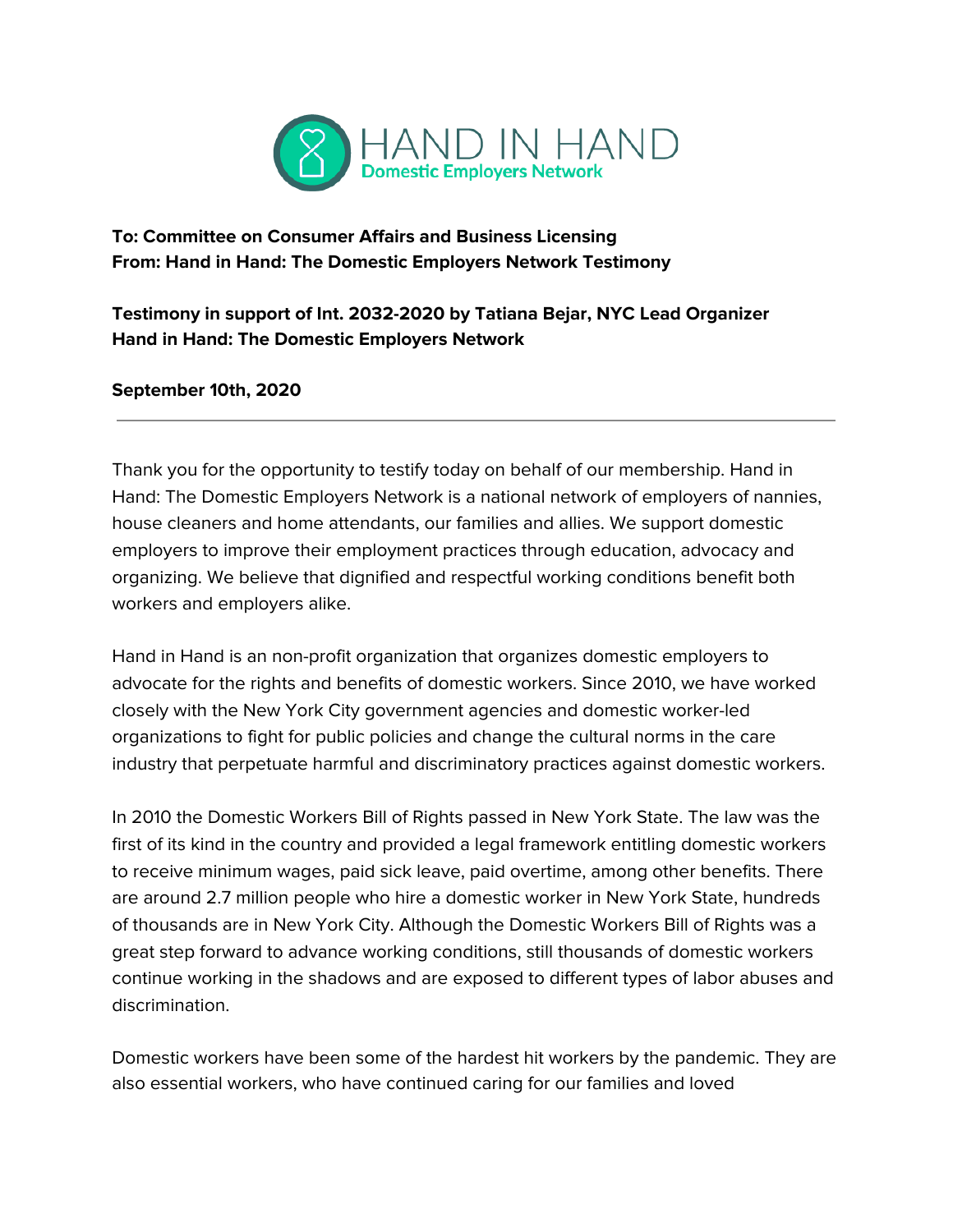ones—seniors, people with disabilities and children. Domestic workers are currently only entitled to three paid sick days under the law, and this is woefully inadequate in the midst of the pandemic. Hand in Hand: The Domestic Employers Network strongly supports the update of NYC's Paid Safe and Sick Leave Law to extend 40 hours of paid sick time to our city's domestic workers.

Domestic employers understand that their lives are interdependent with the people that work in their homes and want to do the right thing to create fair and healthy workplaces. Hand in Hand plays a central role in providing guidance on fair employment practices through written resources and webinars to domestic employers. One of our core recommendations is to provide at least one week of paid sick leave. Many employers follow these recommendations because they realize the current three days provided by NYC and NY law isn't nearly enough to create a fair and healthy work environment in their homes.

However, everyday people become domestic employers and it is impossible for us to reach every employer in the city. The government must take action to set standards for workplaces that exist in people's homes. This includes a stronger Paid Sick Leave Law that requires domestic employers to provide the same sick leave protections as every other employer in the city.

Domestic work is one of the fastest growing occupational sectors. More New Yorkers will become employers as the care work industry expands. Expanding paid sick leave will make New York City a better place to work. We strongly urge New York City Council to update the current Paid Sick Leave Law and applaud the Council for taking leadership on this issue, and thank the Committee on Consumer Affairs and Business Licensing for hearing our testimony as to why this bill should pass and become effective immediately. Thank you.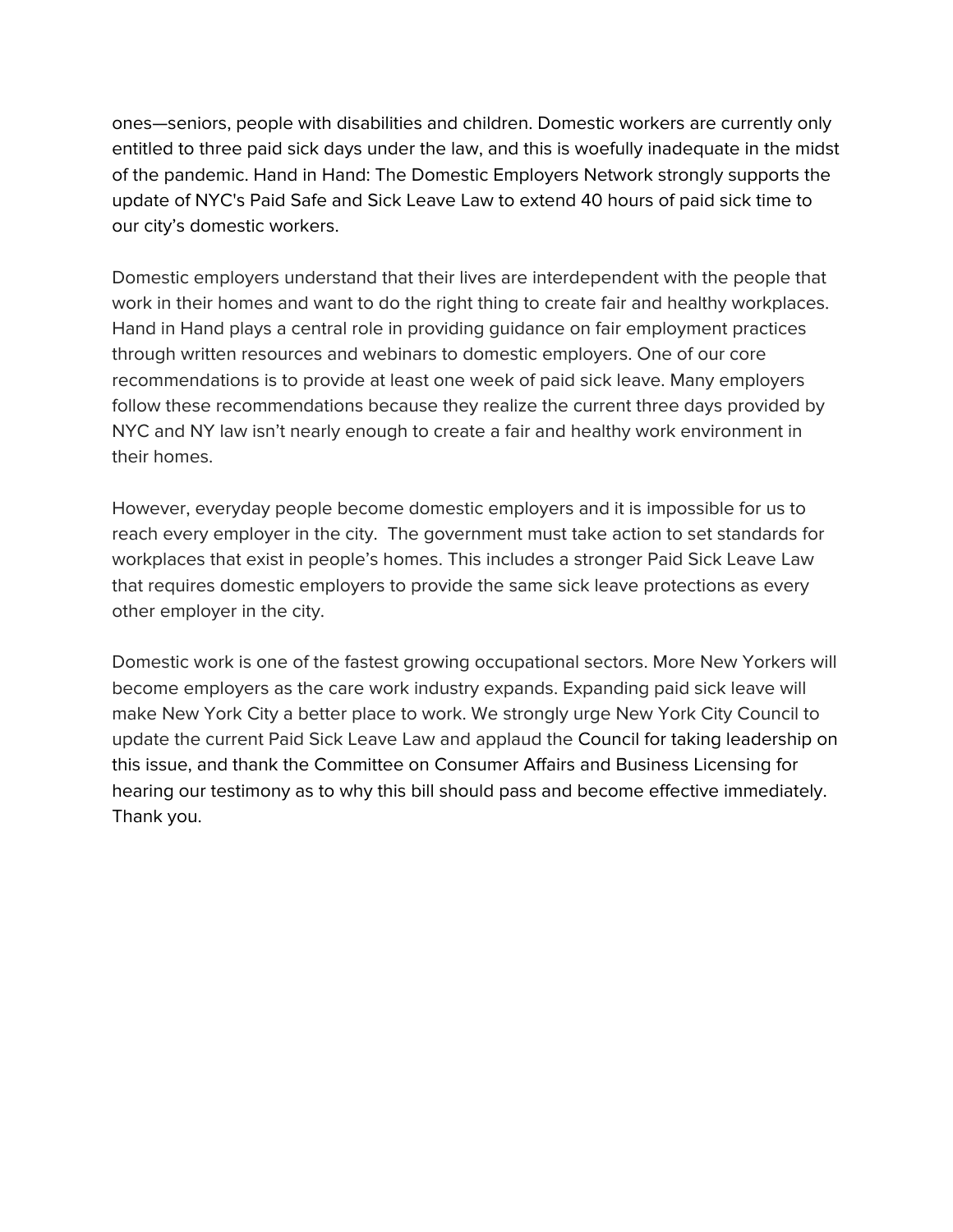

80 Maiden Lane, Suite 606, New York, NY 10038 | t: 212.430.5982 | f: 212.430.5983 | info@abetterbalance.org | abetterbalance.org

Testimony before the New York City Council Committee on Consumer Affairs and Business

Licensing

In support of Intro 2032-2020

September 10, 2020

Submitted by Sherry Leiwant, Co-President

A Better Balance: The Work and Family Legal Center

My name is Sherry Leiwant. I am the Co-President and Co-Founder of A Better Balance, a legal non-profit that helps working men and women take care of themselves and their families without compromising their economic security. In 2013, we helped draft and negotiate the paid sick days bill that became law in April 2014 giving millions of New Yorkers the right to paid sick time. Following passage of the law we worked on outreach and education, distributing thousands of "know your rights" brochures and fact sheets on the right to sick time, conducted more than a dozen trainings, and provided legal advice to hundreds of callers, representing a score of them in administrative proceedings to secure their rights to paid sick time. More recently we worked with the Governor's office to secure state-wide paid sick time for all workers in the state of New York. The law we helped pass at the state level in April that will go into effect in October is in some respects stronger than the paid sick time legislation we passed in the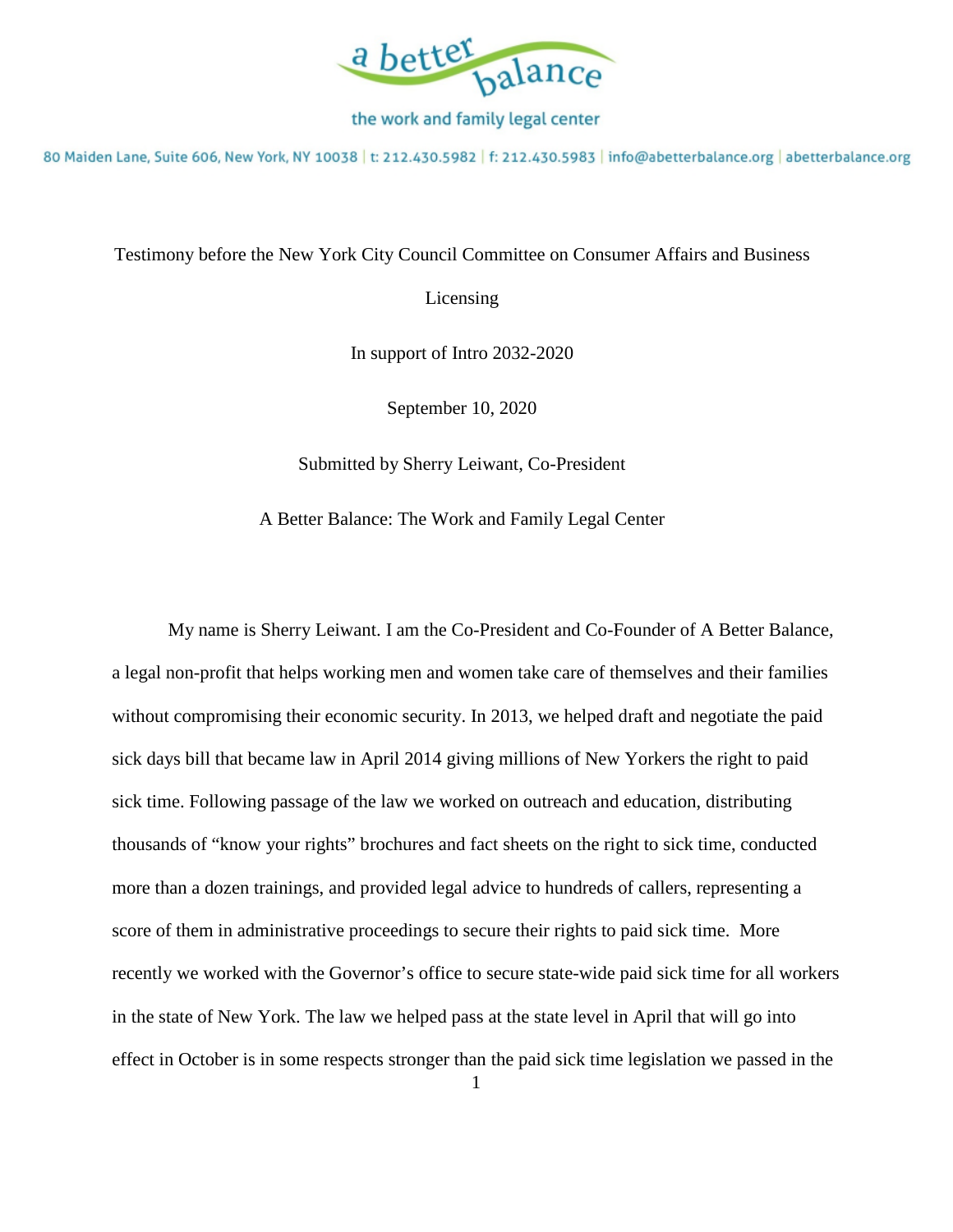

80 Maiden Lane, Suite 606, New York, NY 10038 | t: 212.430.5982 | f: 212.430.5983 | info@abetterbalance.org | abetterbalance.org

city in 2013. The purpose of the legislation currently proposed here is to ensure that the city law is consistent with the state law. The state law provides: "Nothing in this section shall be construed to prevent a city with a population of one million or more from enacting and enforcing local laws or ordinances which meet or exceed the standard or requirements for minimum hour and use set forth in this section, as determined by the commissioner." Therefore, unless the city law is as strong as or stronger than the state law, the city cannot enforce their law. We want to take this occasion to applaud the Department of Consumer Affairs for their commitment to robust enforcement of the paid sick time law, working on behalf of workers who file complaints with the agency as well as engaging in proactive enforcement of the law and outreach and education to inform workers and employers of their rights and obligations under the law. It is imperative that the Department of Consumer Affairs be able to enforce the city's paid sick time law. To ensure that happens, the City Council must pass Intro 2032-2020 to bring the city law into line with the new state sick time law.

But the need to conform to state law is not the only reason to pass these amendments to the New York City paid sick time law. Some of the changes to the law in Intro 2032-2020 were in the original proposed paid sick time law but needed to be negotiated out due to the hostility of the then Mayor (who vetoed the law) and the then City Council President who worked hard to weaken the bill. In the course of the last 6 years – and particularly in the last 6 months as paid sick time has become even more important to all of us here in the city -- we have learned that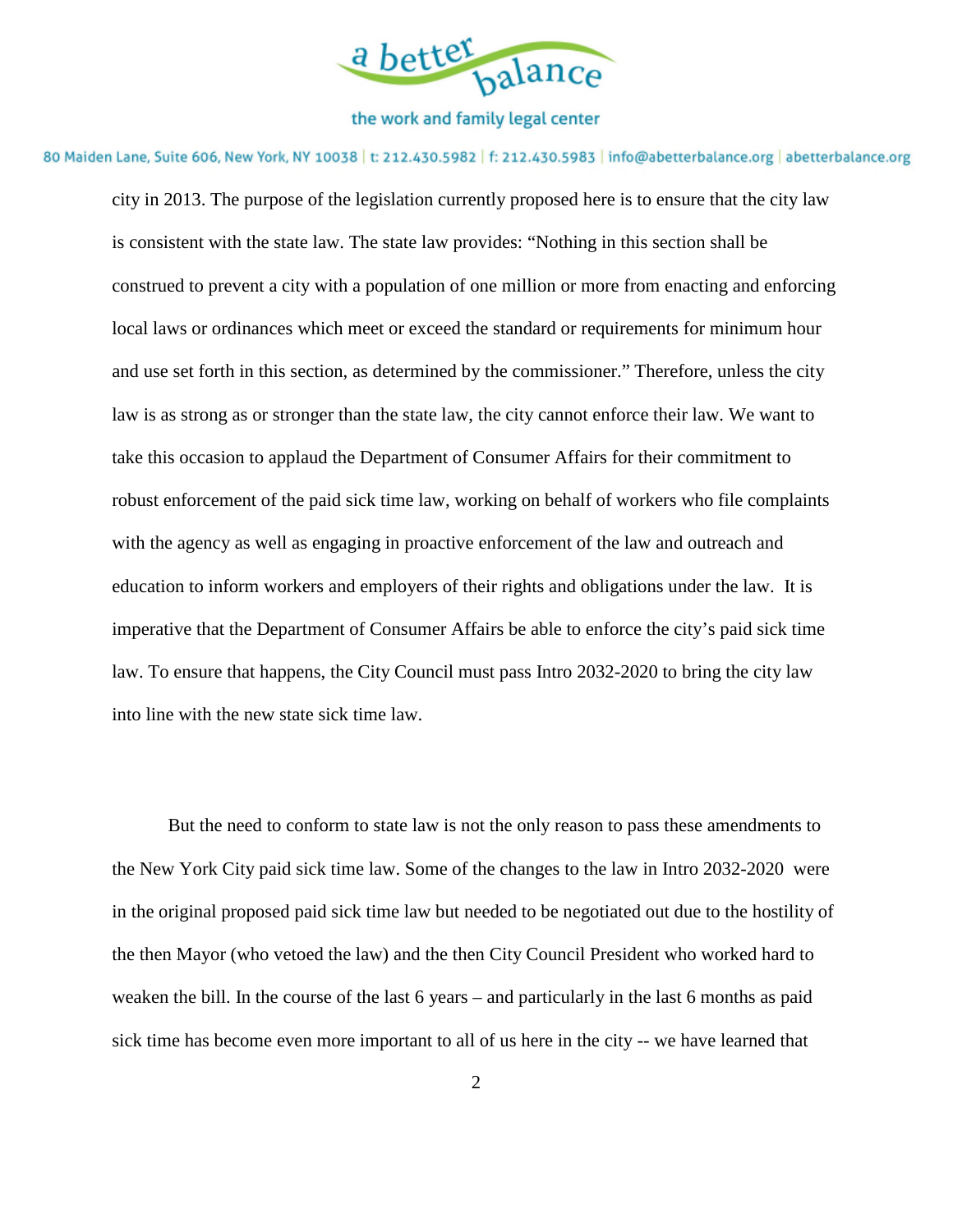

80 Maiden Lane, Suite 606, New York, NY 10038 | t: 212.430.5982 | f: 212.430.5983 | info@abetterbalance.org | abetterbalance.org many of these proposed changes are necessary to improve our law and make it even more effective in protecting workers and the city's health. Some of the proposed changes include:

- **Employers of 100 or more workers must provide at least 56 hours of paid sick time.** The current paid sick time law provides for 40 hours of paid sick leave for any employers with 5 or more employees. The state law provides that larger employers (those with 100 or more workers) must provide at least 56 hours. Intro 2032 conforms the city law to the state by requiring employers with 100 or more workers to provide 56 hours of sick leave. (The original proposal for a city sick leave bill required 72 hours for larger employers but that was negotiated down to 40 hours.)
- **Paid sick time for workers of smaller employers with a net income of a million dollars or more.** The city law provides only unpaid sick leave for any worker whose employer has less than 5 workers. The state law provides that even employers with fewer than 5 workers must provide paid sick time if their net profit is a million dollars or more. The proposal conforms the city law to the state law in this respect. (The original city proposal had no business size carve out for paid leave; the current law provides unpaid sick time for those working for smaller employers.)

 **Immediate use of paid sick time.** The current law includes a 120 day waiting period before workers can use their accrued paid sick time. As we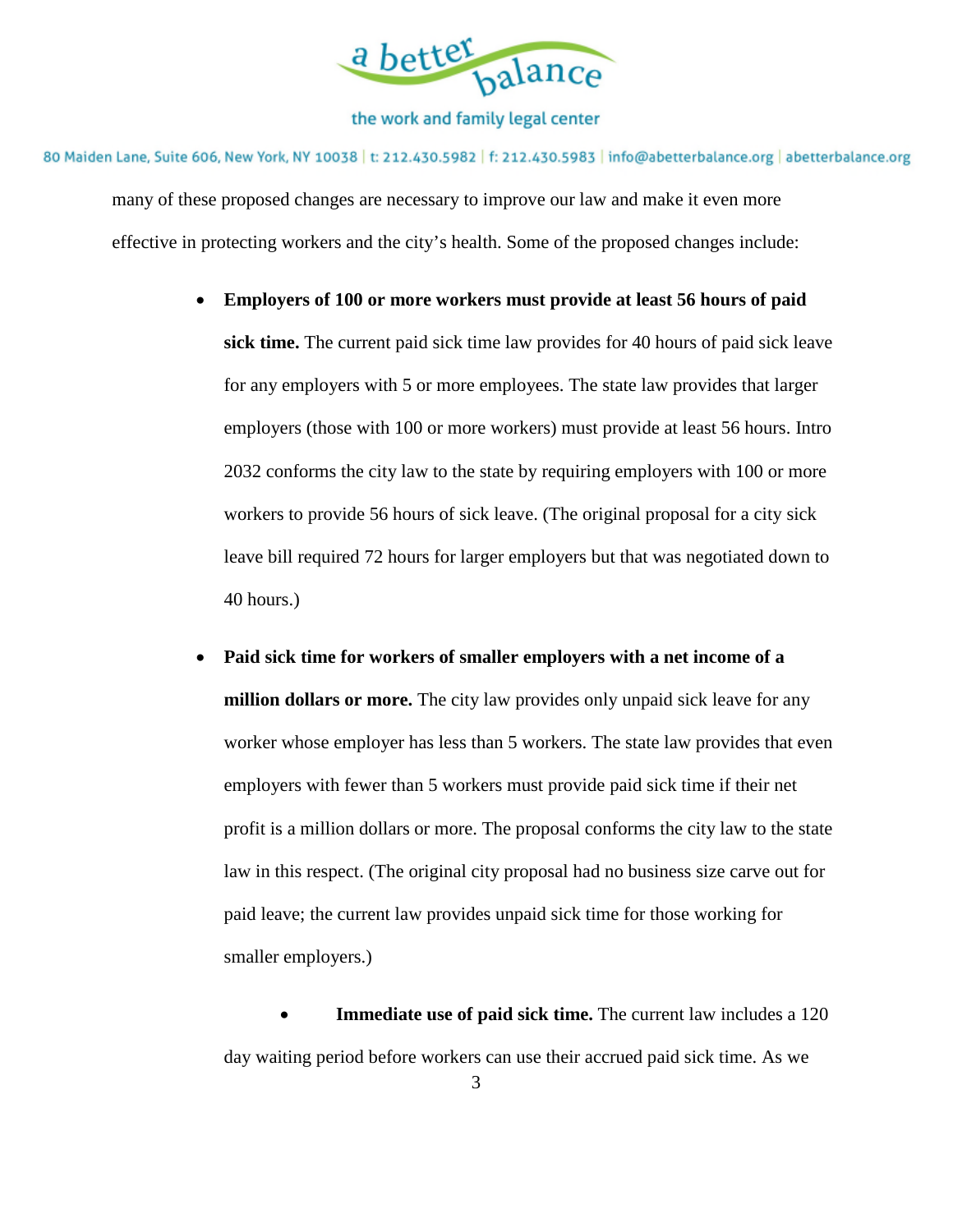

80 Maiden Lane, Suite 606, New York, NY 10038 | t: 212.430.5982 | f: 212.430.5983 | info@abetterbalance.org | abetterbalance.org

have learned in the current crisis, if someone is sick, they need to be able to take time off and protect themselves and their fellow New Yorkers from the spread of disease. The state law contains no waiting period for use of paid sick time and this proposal conforms to the state law so that workers can take sick time even if recently hired.

 **Treatment of domestic workers.** Inclusion of domestic workers in the original paid sick time law was a serious fight. The compromise inclusion gave domestic workers fewer days of sick time than other workers and had them wait a year before gaining any sick time. Revisions contained in the current proposal give domestic workers the same number of paid sick days as other workers, counting the state domestic worker "days of rest" as sick days only if they are given for sick time.

 **Notice to workers of their accrued sick time.** We have found that workers often do not know how much sick time they have and therefore are unable to know whether they are being given proper access to that time. The state law requires that workers be told about their sick leave accruals; the proposed city law is even better requiring that workers be told of their paid sick days balance on a pay stub or other documentation each pay period.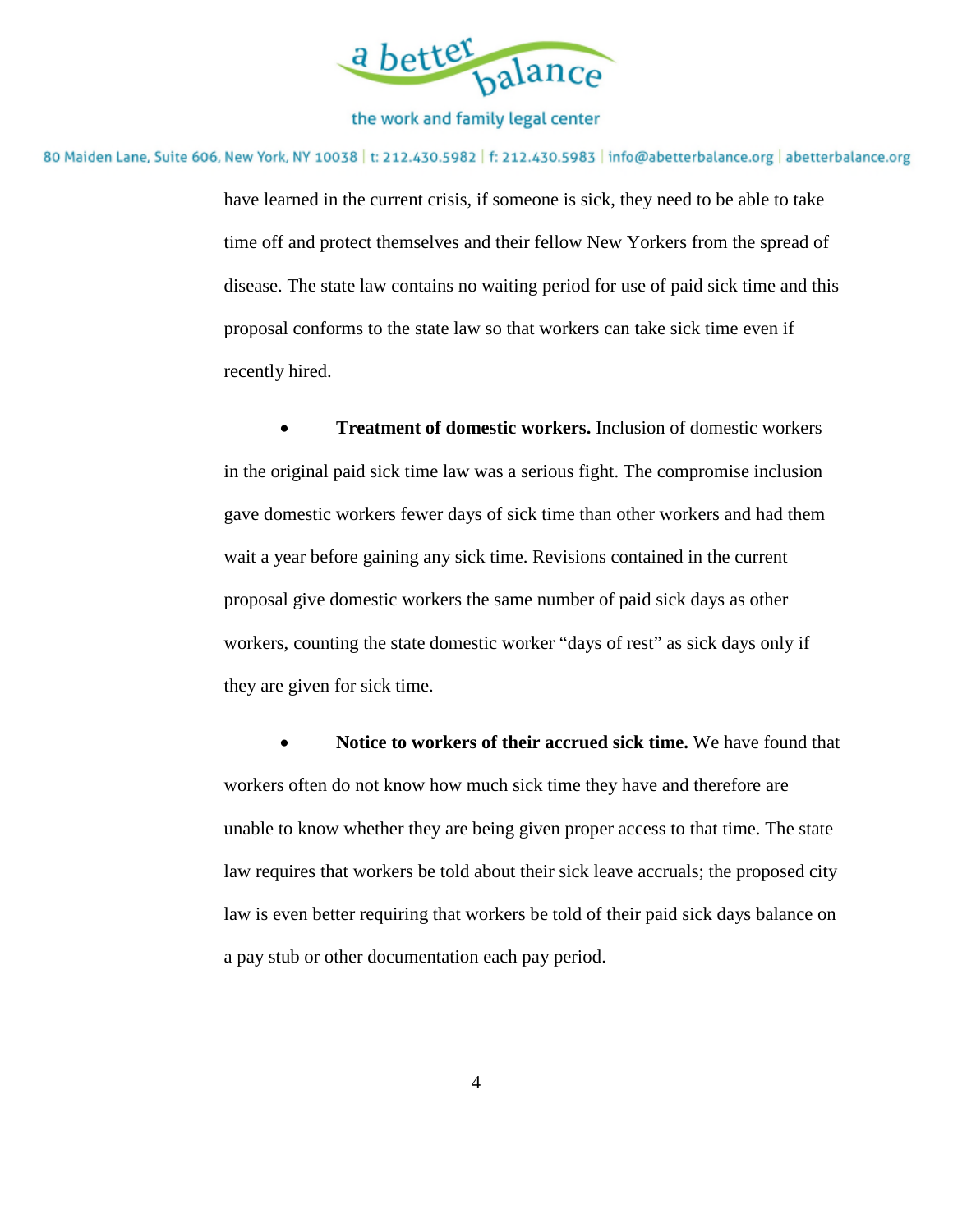

80 Maiden Lane, Suite 606, New York, NY 10038 | t: 212.430.5982 | f: 212.430.5983 | info@abetterbalance.org | abetterbalance.org

We are delighted with the amendments to the New York City paid sick time law which are well drafted and bring the city into compliance with state law. We have two suggestions for technical amendments.

The first is an amendment to the definition of "domestic worker." That definition states: The term "domestic worker" does not include any person who is employed by an agency whenever such person provides services as an employee of such agency, regardless of whether such person is jointly employed by an individual or private household in the provision of such services. Because there are domestic workers who work for agencies, the import of this provision is that domestic workers who work for agencies are not covered by the paid sick time law, which of course, is not intended by these amendments. We would suggest striking that sentence and instead adding a sentence that says: "Any person employed by an agency who performs domestic work is included in the definition of employee and both the agency and t*he individual hire or private household employer* are responsible for ensuring the domestic worker receives sick time as provided under this chapter." Alternatively, the exception for domestic workers employed by agencies could just be deleted and those workers could be treated as other domestic workers for purposes of this law. What is most important is assuring that domestic workers performing work through an agency are covered by this law and their employers treated as joint employers jointly responsible for ensuring workers receive paid sick time. And in either case, a definition of agency for these purposes would be helpful.